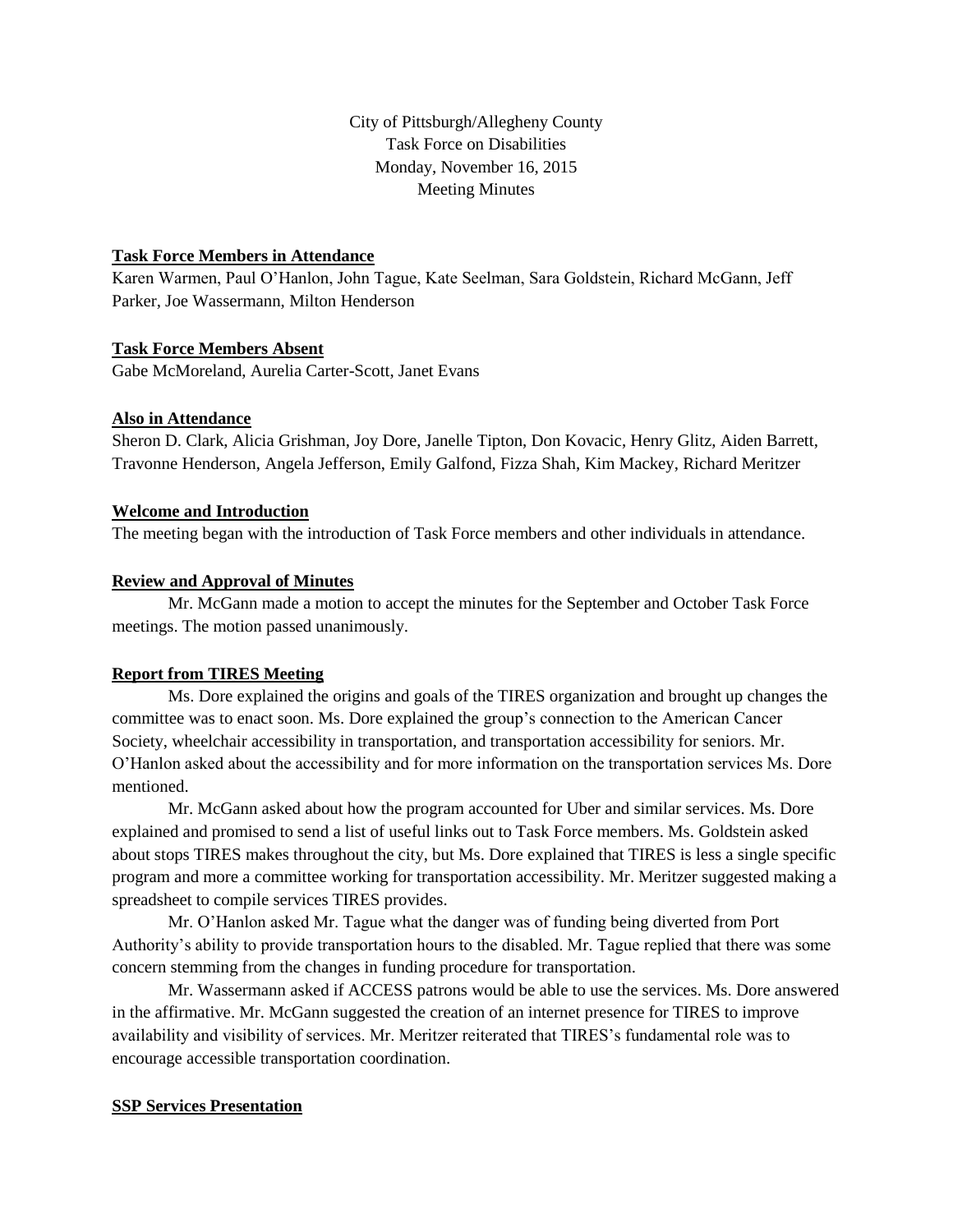No one from the organization came, but SSP provider Kim Mackey in the audience stepped up to discuss the program. Mr. O'Hanlon and Mr. Meritzer asked what services SSP — Support Service Providers — provided and Ms. Mackey defined the services as not interpreting and solely for individuals who are deaf-blind.

Mr. Tague asked what department the program was run through. Dr. Seelman clarified that it was the equivalent to a PAS program. Ms. Mackey announced a meeting Wednesday evening with officials from Harrisburg from 6 to 8 and encouraged Task Force members to attend. Mr. Meritzer, Mr. O'Hanlon, and Dr. Seelman discussed the Independent Living program in Pittsburgh and clarified that it is still in the "pilot" phase.

Ms. Dore asked how a deaf-blind individual would sign up for the program. Ms. Mackey gave a contact in Harrisburg whom deaf-blind individuals could speak with to sign up for the program. Mr. McGann elaborated on the process. He then discussed the need to smooth out and increase the hours of services for SSPs, especially in Pennsylvania.

Ms. Warmen asked what the training process is for SSP providers. Ms. Mackey explained the certification program in Harrisburg. Mr. Henderson and Ms. Dore asked whether the program was paid for out of pocket by the individual or partially subsidized by Medicare or Medicaid. Ms. Mackey explained the pay structure.

Mr. O'Hanlon asked that Mr. McGann keep the Task Force updated on developments with the program. Mr. McGann briefly discussed the Step 77 program in Sacramento.

## **Discussion on Changes to Remote Captioning**

Mr. Meritzer discussed the positives and negatives to the new remote captioning system, including the plus of improving the pool of potentially available captioners and the minus of the captioner not knowing who is talking for the raw transcript. Ms. Dore asked whether the remote captioning would be more expensive than in-person captioning. Mr. Meritzer explained that the two cost the same.

Dr. Seelman agreed with Ms. Dore, saying that the remote captioning was less accurate. Mr. Meritzer reiterated that using remote captioning as a backup to in-person, as Dr. Seelman and Ms. Dore proposed, would be impossible to schedule the same day of the meeting and thus an unrealistic option. Mr. McGann warned that the remote captioning issue should not spill over to the tactile interpreters. Mr. O'Hanlon summed up the group consensus that a physically-present captioner is preferred to a remote captioner.

### **Thank You from Students for Disability Advocacy**

Mr. Tague reminded the Task Force of the Students for Disability Advocacy donation made at a previous Task Force meeting. He then read the letter of thanks from the student leader of the group. Dr. Seelman brought up the importance of Mr. Mark Johnson's advocacy with students.

### **Disability Agenda 2000 Retrospective**

Mr. O'Hanlon discussed the language and media used to portray people with disabilities. Dr. Seelman praised the Pittsburgh Post-Gazette and various radio and newspaper events locally in their improvement of the perception of disabilities. Mr. Tague discussed the importance of personal ties to disabilities in connection with a local news anchor who has a child with multiple disabilities.

Mr. McGann voiced concerns about the 'mainstreaming' of people with deafness and/or who are blind. Dr. Seelman stressed the importance of improving federal regulations in communications,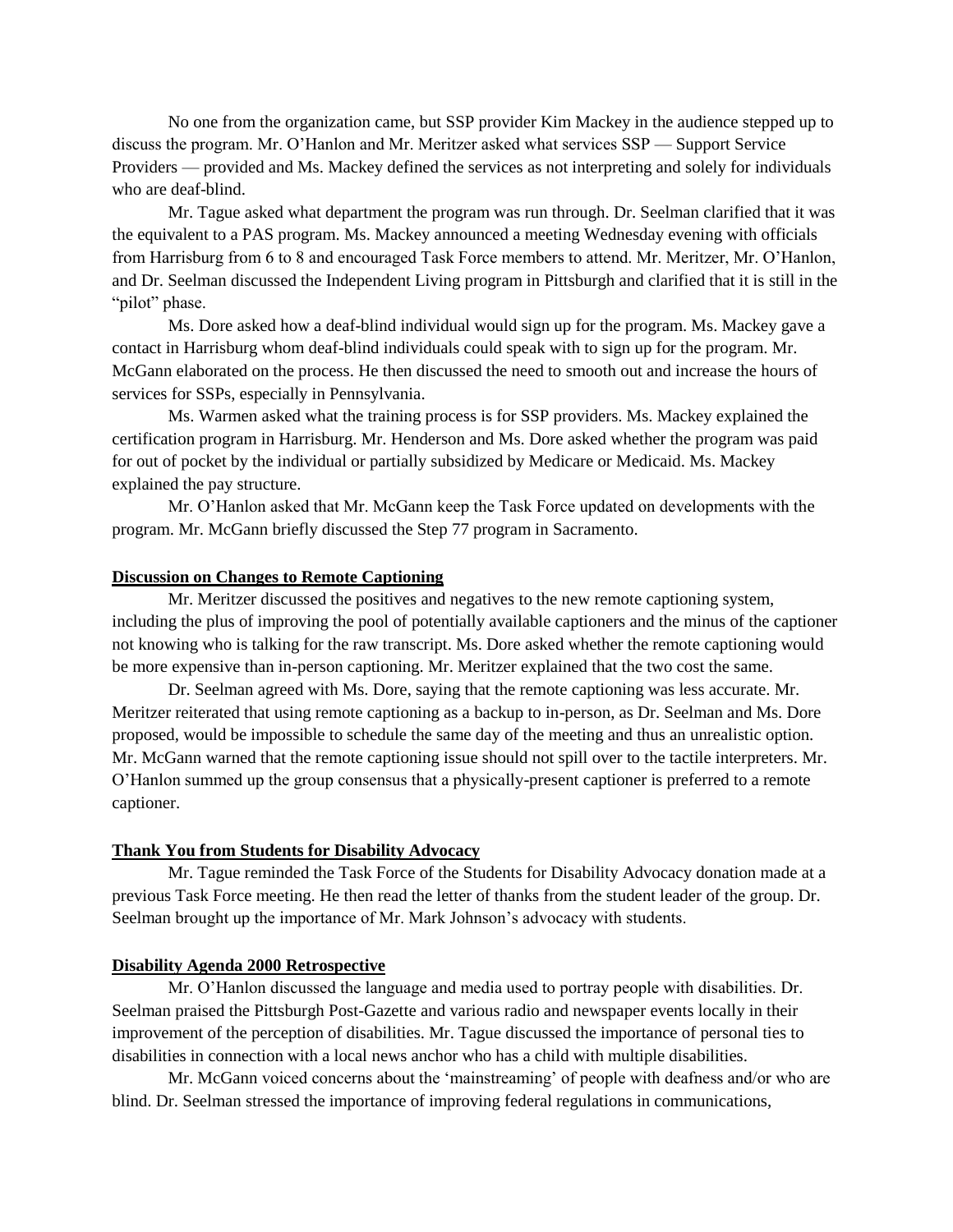particularly in the age of the Internet, to be inclusive of individuals with disabilities, mentioning specifically section 255 of the federal Telecommunications Act and section 508 of the Rehab Act. Ms. Dore agreed with Dr. Seelman and expanded to discuss the impact of costs associated with an Internet connection on access for those with disabilities.

Ms. Mackey mentioned the importance of access for children and made a plea that services for the disabled, such as Mr. McGann's SSP provider, were being grossly underfunded. Mr. Parker praised Ms. Calabro in passing and discussed the importance of moving past the perception of individuals with disabilities as 'victims' in commercials and on television. Mr. Henderson responded that the most important goal was to increase the presence of individuals with disabilities in Harrisburg to fight for funding for programs like SSP. Mr. O'Hanlon agreed that language was important.

#### **Discussion of Potential December Special Meeting**

Mr. O'Hanlon discussed the process of setting up a meeting between the Task Force, the mayor, and the county executive for December. Mr. Meritzer and Mr. O'Hanlon talked about how city council chambers were unavailable the entire week of December 21—the tentative date for the meeting—and presented two possibilities to the Task Force. The choice was presented as between moving the meeting to January and finding another suitable location for December 21.

Mr. Meritzer responded to inquiries about having the meeting in the conference room at 200 Ross Street and preferring a larger rather than a smaller audience for the meeting with the mayor and the county executive. He qualified the Task Force meetings, particularly those with leadership like the mayor and county executive, as a forum for the disability community in the area.

Ms. Dore brought up concerns about accessibility for the meeting, and Dr. Seelman suggested that important issues be specified and articulated clearly at the meeting. Mr. O'Hanlon introduced his seven-point agenda for the meeting. The first point of this agenda concerned an overarching processing request, the second getting an informal toll of Task Force members, the third transit, including bike lanes and nighttime transportation for workers with disabilities, the fourth affordable and accessible housing development, the fifth county jail safety and accessibility, the sixth airport accessibility, and the seventh sidewalk issues.

Mr. O'Hanlon also advised that specific Task Force members be appointed to discuss specific agenda points, and a suggestion was made to hold a holiday-related reception afterwards. Dr. Seelman and Mr. O'Hanlon discussed funding. Mr. Meritzer, Mr. Parker, and Mr. O'Hanlon discussed potential meeting locations and how that decision would affect which members of city council and representatives from the county to invite. Ms. Grishman and Ms. Dore inquired about the presence of non-Task Force experts and interpreters at the planned meeting, respectively. Mr. McGann brought up the issue of inviting community leaders from outside the city limits.

#### **Vox Pop**

Ms. Dore announced a Tuesday accessibility meeting discussing transportation at the East Liberty Public Library and invited all interested. Ms. Clark complained of the excessive noise throughout the meeting from outside; Mr. Meritzer ascribed the noise to the temporary construction on the sidewalk outside.

Dr. Seelman again brought up the seven-point agenda, asking about specific policy goals. Mr. O'Hanlon reiterated the points he had brought up earlier and suggested organizing a conference call to continue discussion of the matter. Mr. O'Hanlon, Dr. Seelman, and Mr. Meritzer discussed the